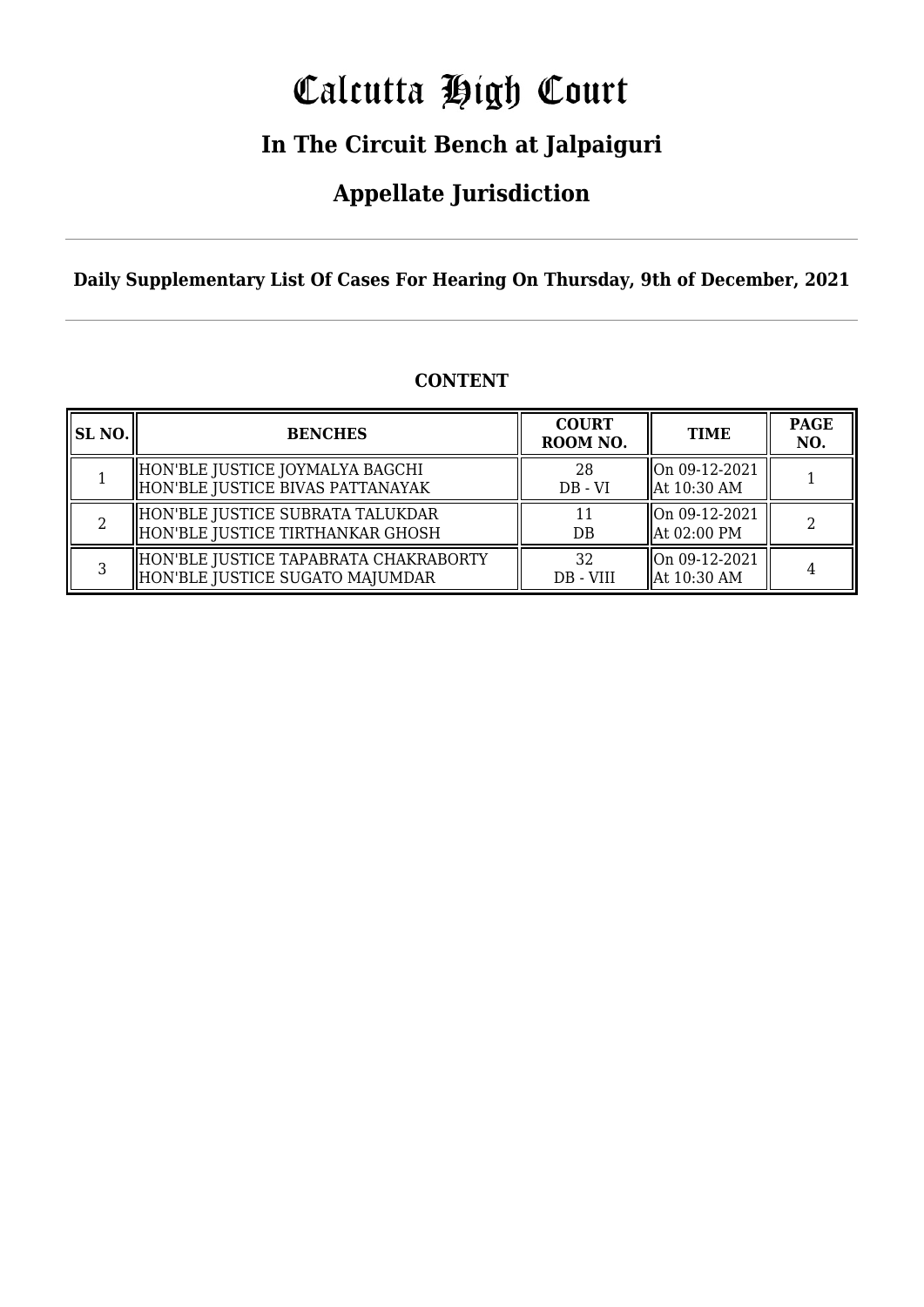

## Calcutta High Court **In The Circuit Bench at Jalpaiguri Appellate Side**

**DAILY CAUSELIST For Thursday The 9th December 2021**

**COURT NO. 28**

**DIVISION BENCH (DB - VI)**

**AT 10:30 AM**

**HON'BLE JUSTICE JOYMALYA BAGCHI HON'BLE JUSTICE BIVAS PATTANAYAK (VIA VIDEO CONFERENCE)**

**FROM PRINCIPAL BENCH**

#### **CANCELLATION OF BAIL**

SAMRAT GOSWAMI

1 CRM/1135/2021 CBI

VS ISWAR DAS AND ORS

*(Bench ID-1156 ) 1/1* Page 1 Of 4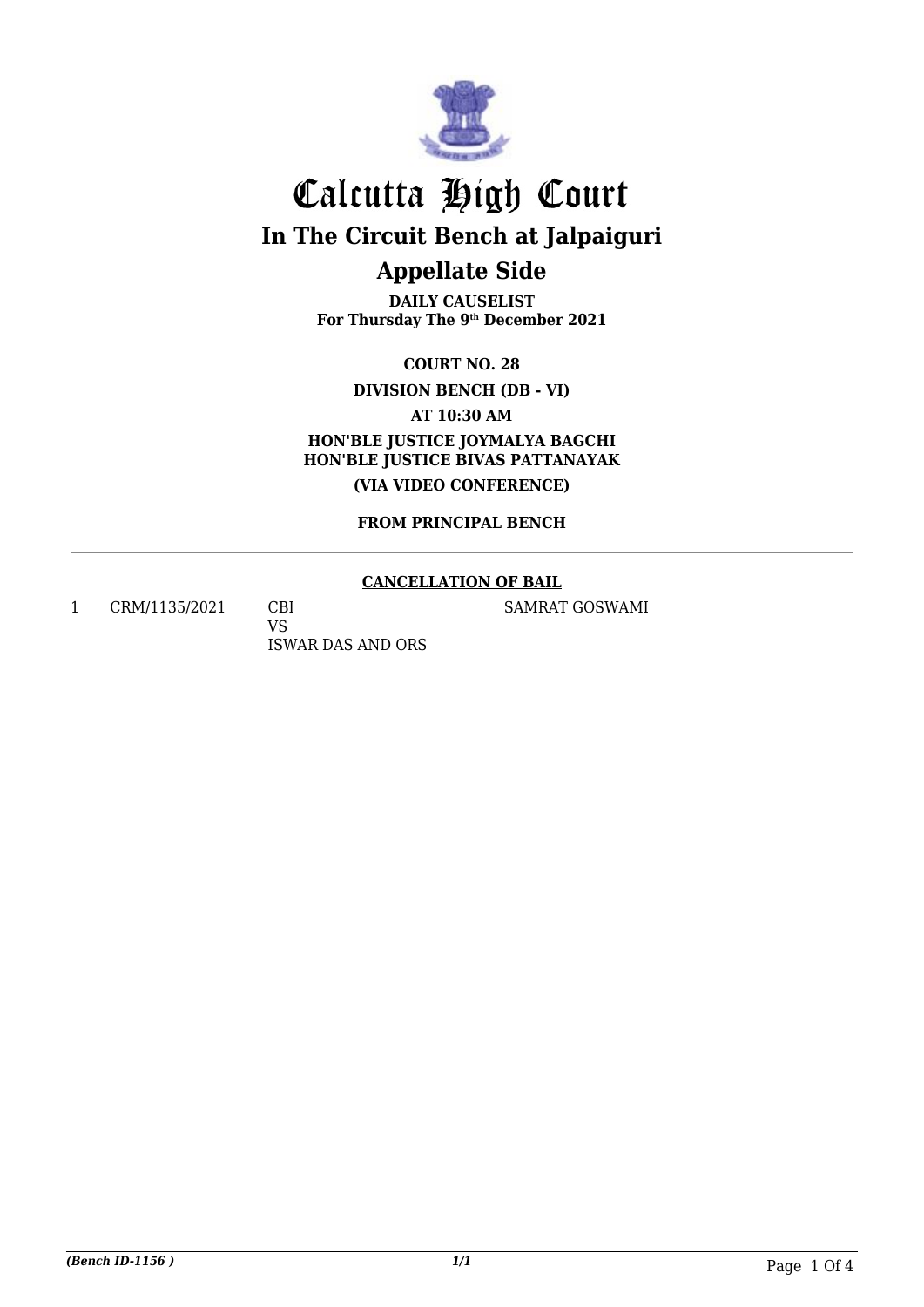

## Calcutta High Court **In The Circuit Bench at Jalpaiguri Appellate Side**

**DAILY CAUSELIST For Thursday The 9th December 2021**

**COURT NO. 11**

**DIVISION BENCH (DB)**

**AT 2:00 PM**

**HON'BLE JUSTICE SUBRATA TALUKDAR HON'BLE JUSTICE TIRTHANKAR GHOSH (VIA VIDEO CONFERENCE)**

**FROM PRINCIPAL BENCH**

#### **STATUTORY BAIL**

| 1                           | CRM/146/2021<br><b>FPART</b> | <b>SUBHAS YADAV</b><br>VS.<br>THE STATE OF WEST<br><b>BENGAL</b>                                                          | JAYDEEP KANTA<br><b>BHOWMIK</b> |
|-----------------------------|------------------------------|---------------------------------------------------------------------------------------------------------------------------|---------------------------------|
|                             | IA NO: CRAN/1/2021           |                                                                                                                           |                                 |
| $\mathcal{D}_{\mathcal{L}}$ | CRM/479/2021<br>[PART HEARD] | <b>SOHONLAL AND ANR</b><br>VS<br>THE STATE OF WEST<br><b>BENGAL</b>                                                       | JAYDEEP KANTA<br><b>BHOWMIK</b> |
|                             | IA NO: CRAN/1/2021           |                                                                                                                           |                                 |
| 3                           | CRM/497/2021<br>[PART HEARD] | RAMESH MANJU BISHNOI@<br>RAMESH MANJU BISHNOY@<br>RAMESH KUMAR BISHNOI<br><b>VS</b><br>THE STATE OF WEST<br><b>BENGAL</b> | PRITAM ROY                      |
|                             | IA NO: CRAN/1/2021           |                                                                                                                           |                                 |
| 4                           | CRM/535/2021<br>[PART HEARD] | PROBIN BARMAN AND ANR<br><b>VS</b><br>THE STATE OF WEST<br><b>BENGAL</b>                                                  | <b>SABIR ALI</b>                |
|                             | IA NO: CRAN/1/2021           |                                                                                                                           |                                 |
| 5                           | CRM/536/2021<br>[PART HEARD] | AJIT THAPA<br>VS<br>THE STATE OF WEST<br><b>BENGAL</b>                                                                    | PRAJNADEEPTA ROY                |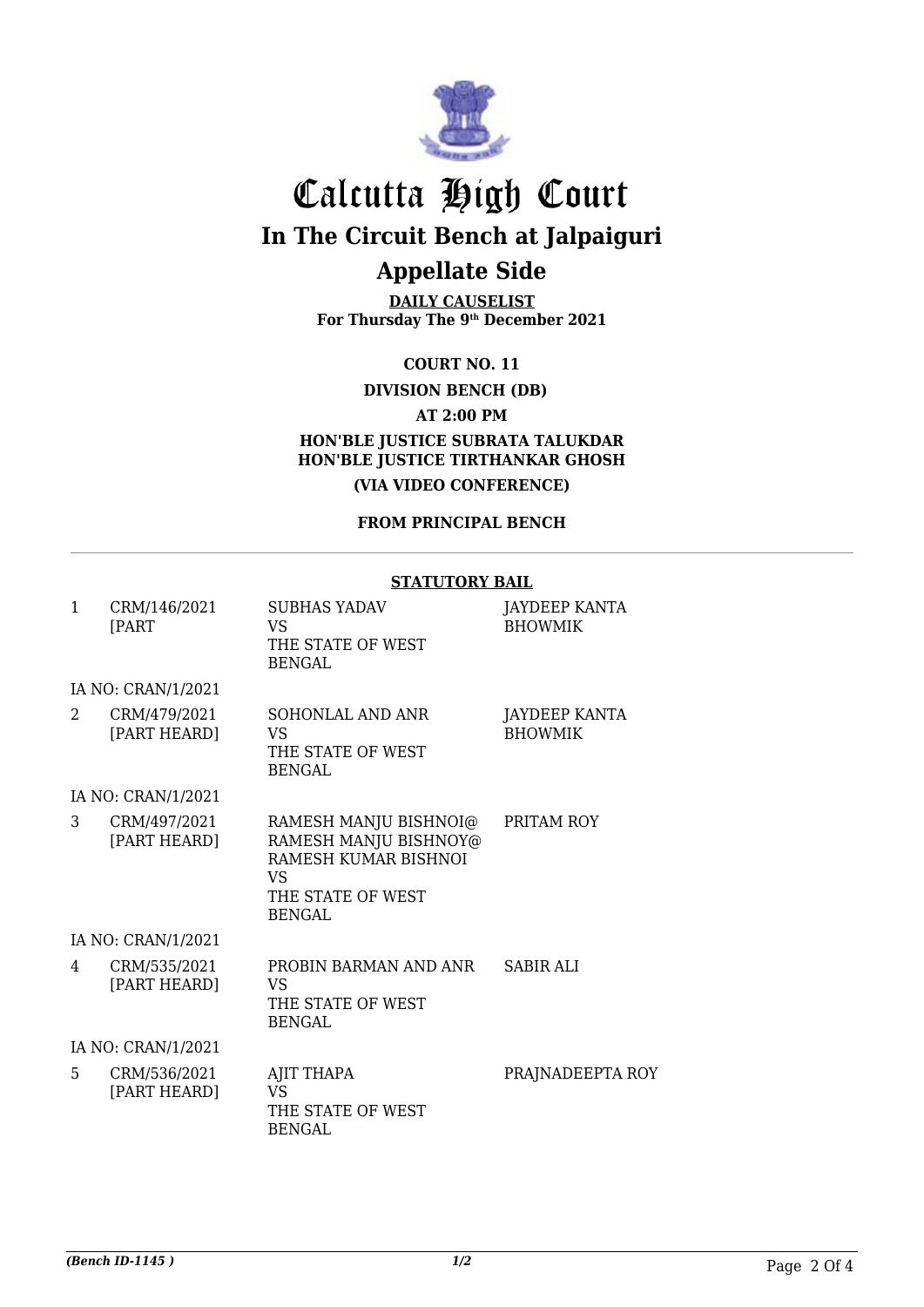| 6  | CRM/748/2021<br>[PART HEARD] | RANJAN ROY AND ANR<br><b>VS</b><br>State of West Bengal          | <b>NASER ALI</b>                       |
|----|------------------------------|------------------------------------------------------------------|----------------------------------------|
| 7  | CRM/879/2021<br>[PART HEARD] | RAJPAL SINGH<br><b>VS</b><br>State of West Bengal                | <b>TANMAY</b><br><b>CHOWDHURY</b>      |
| 8  | CRM/981/2021<br>[PART HEARD] | RAMESH KUMAR AND ANR<br>VS<br>THE STATE OF WEST<br><b>BENGAL</b> | <b>BISWARUP ROY</b>                    |
| 9  | CRM/214/2021<br>[PART HEARD] | <b>RIPAN SARKAR</b><br>VS<br>THE STATE OF WEST<br>BENGAL         | <b>SUMAN SEHNABIS</b>                  |
| 10 | CRM/437/2021<br>[PART HEARD] | AMJAD KHAN AND ANR<br>VS<br>THE STATE OF WEST<br><b>BENGAL</b>   | <b>BISWAJIT DAS</b>                    |
|    | IA NO: CRAN/1/2021           |                                                                  |                                        |
| 11 | CRM/257/2021<br>[PART HEARD] | <b>SUSHANTA ROY</b><br>VS<br><b>STATE OF WEST BENGAL</b>         | <b>JAYDEEP KANTA</b><br><b>BHOWMIK</b> |
|    |                              | <b>PART HEARD</b>                                                |                                        |
| 12 | CRM/490/2021                 | MANGALDIP BARMAN<br><b>VS</b><br>THE STATE OF WEST               | <b>ARNAB SAHA</b>                      |

BENGAL